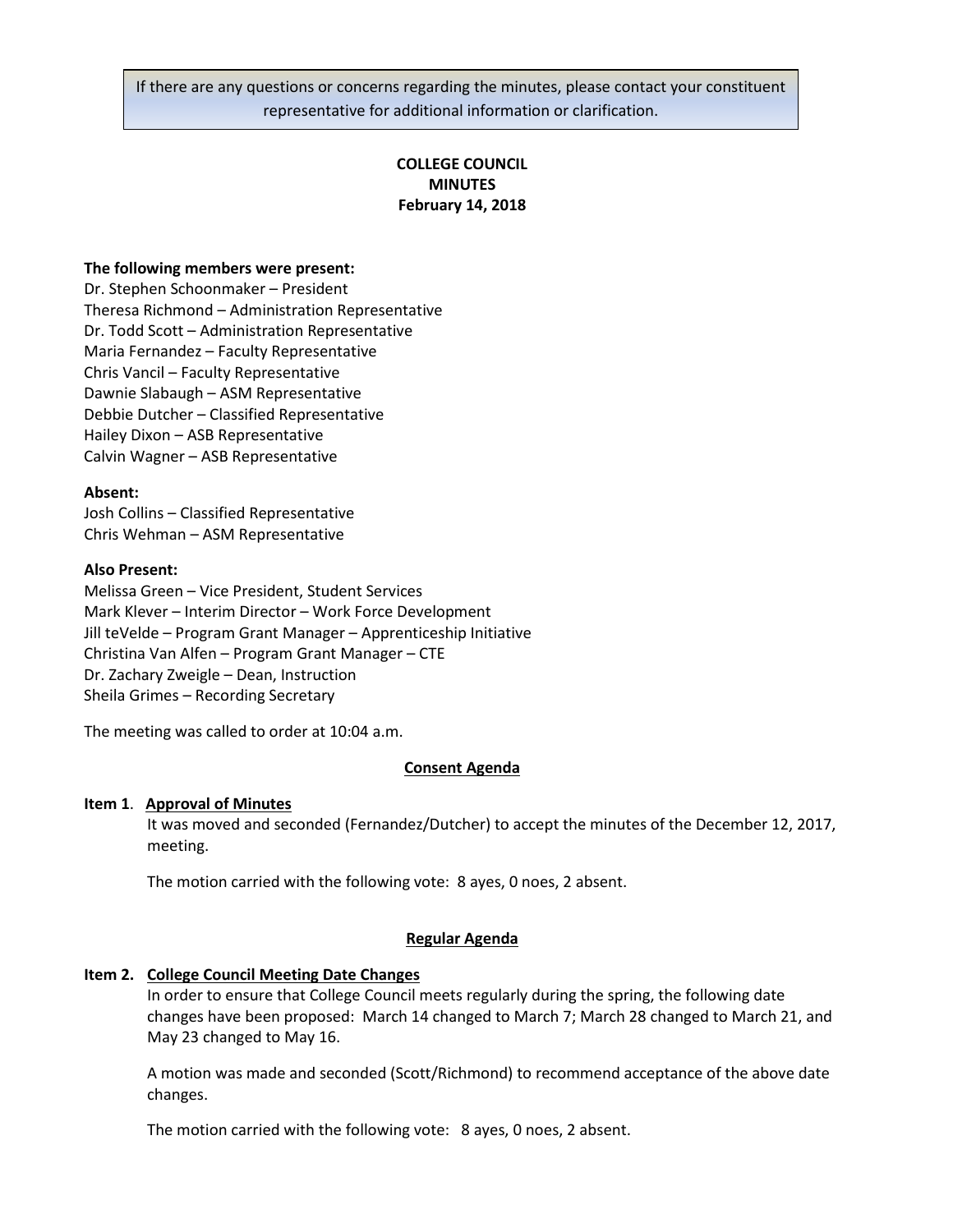*College Council Minutes – February 14, 2018 Regular Meeting Page 2 of 4*

### **Item 3. Advanced Manufacturing Program Proposal**

Dr. Scott provided the Council with an overview of the proposed Associate of Science degree and of the Certificate of Achievement in Advanced Manufacturing. The Council also received a written narrative of this proposal describing the program goals and objectives, program learning outcomes, course requirements for the major as well as for the certificate of achievement in their meeting packet which was provided to them last week. This program need was identified by a consortium developed to identify and develop or expand career pathways in current and emerging local industry sections for the California Career Pathways Trust (CCPT) Grant. Instruction Council has reviewed this proposal and recommended that it move forward to College Council as an informational item. At the January 2018 Board meeting, the Board approved the addition of an Advanced Manufacturing Advisory committee. The College is in the process of recruiting two parttime faculty members to help review what has been accomplished thus far, review curriculum and make any necessary changes, and then eventually teach the courses. After the Advanced Manufacturing curriculum has been approved by the Curriculum Committee, it will go to the Board of Trustees for their approval, and finally to the Chancellor's Office for final approval. Dr. Scott is projecting that students will be able to enroll in the advanced manufacturing courses by the fall of 2018.

## **Item 4. Light Pole Banners**

Dawnie Slabaugh shared with the Council that in the spring of 2017, the City of Weed purchased and hung COS and Weed High School banners on light poles on Main Street and Weed Boulevard. The banners were put up to help with the recruitment of sports at COS and to engage "hometown" spirit at high school and college sporting events. The City of Weed has been contacted and is agreeable to switching out the current banners with new banners which would be purchased by the College. The College is also interested in displaying banners in other cities in Siskiyou County. Dawnie is proposing that College Council considers the concept of purchasing new banners to promote registration. Members of College Council agreed with the concept of purchasing new banners and also suggested that the College advertise on the Stage buses and at bus stops both in Siskiyou County and in Redding. Dawnie will identify funding for the banners in her 2018-2019 budget proposal.

#### **Item 5. Proposal for Leading for Equity Services**

Theresa stated that she and Melissa have had several conversations with Hugh Vasquez, Senior Associate for the National Equity Project, regarding a proposal for Leading for Equity Services. They have also contacted other companies but found that the National Equity Project would be the best fit for COS. Theresa shared that this company would create a plan designed especially for COS rather than provide a few short-term solutions. It is the intent that the National Equity Project would begin with a three-day listening campaign talking with individuals and groups (Diversity Committee, students, faculty, etc.) regarding diversity at COS. Next, they will provide a two-day course on campus entitled, "Leading for Equity Institute" for up to forty individuals. This would be followed by three, one-day planning and design sessions. The cost of this service would be \$49,000. COS students, Nathanel Lathrop and Jesse Mullin, have expressed interest in creating a two-minute short film on diversity for approximately \$1,200. Currently, there is \$75,000 in the Diversity budget which is more than enough to cover the costs of these two ventures. If approved, the National Equity Project would begin this spring and end with a plan in the fall.

A motion was made and seconded (Vancil/Dutcher) to recommend acceptance of the proposal for Leading for Equity Services. The motion carried with the following vote: 8 ayes, 0 noes, 2 absent.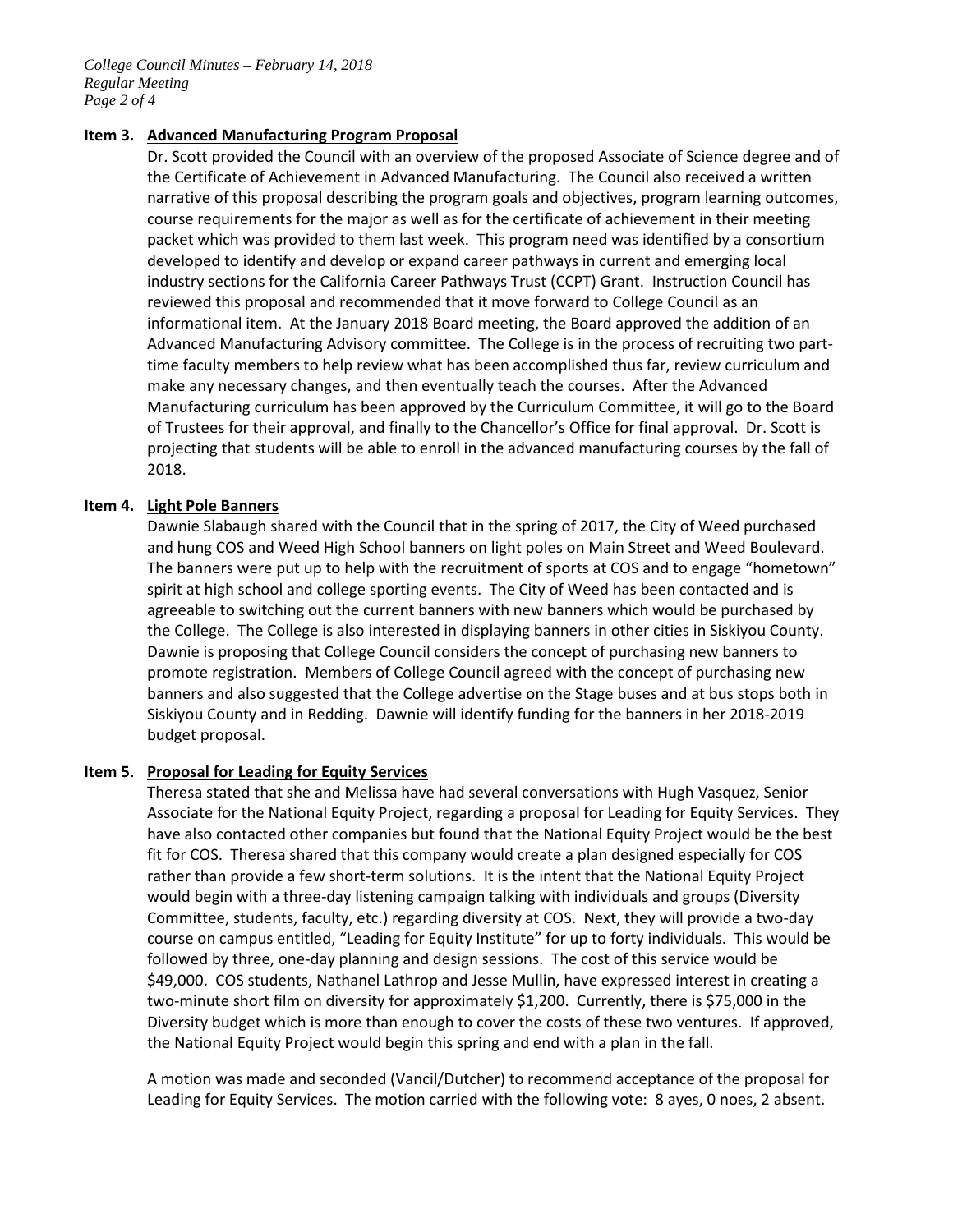*College Council Minutes – February 14, 2018 Regular Meeting Page 3 of 4*

## **Item 6. Recommended Review of Board Policies**

Board Policy (BP) 3530 was reviewed. It was noted that since this BP has been revised, the anticipated date of change needs to be removed from the Review Date section and placed in the Revision Date section. The minor revision noted was suggested by the Associate Vice President – Human Resources.

A motion was made and seconded (Vancil/Richmond) to recommend acceptance of revised Board Policy 3530. The motion carried with the following vote: 8 ayes, 0 noes, 2 absent.

## **Item 7. Recommended Review of Revised Board Policies**

Board Policies 3520 and 3900 were reviewed. Melissa Green explained that these Board Policies were revised to included updated language from the Community College League of California (CCLC).

A motion was made and seconded (Vancil/Fernandez) to recommend acceptance of revised Board Policies 3520 and 3900. The motion carried with the following vote: 6 ayes, 0 noes, 4 absent. (Hailey Dixon and Calvin Wagner were not present at the time the vote was taken.)

## **Item 8. Recommend Review of Administrative Procedures**

Administrative Procedure (AP) 3900 was reviewed. There were no revisions to this AP but it was reread as part of the regular review cycle.

A motion was made and seconded (Vancil/Dutcher) to recommend acceptance of Board Policies 3520 and 3900. The motion carried with the following vote: 6 ayes, 0 noes, 4 absent. (Hailey Dixon and Calvin Wagner were not present at the time the vote was taken.)

## **Item 9. Recommend Review of Revised Administrative Procedures**

A motion was made and seconded (Vancil/Richmond) to recommend acceptance of Administrative Procedure (AP) 3520. Melissa Green explained that AP 3520 was revised to include updated language from the Community College League of California (CCLC) and to reflect the correct contact person, Vice President of Student Services.

After much discussion, the following information was asked to be included and/or deleted from AP 3520.

- The last sentence of paragraph two on page two contradicts with the first sentence of the last paragraph on page two as it refers to investigations.
- Divide the AP into two different documents. AP 3520 should address local law enforcement only. An additional AP will need to be created to address what occurs internally in response to the report of a crime.
- Theresa will talk with legal in regards to the Clery Act and clarify what areas that this act refers to campuses, centers, or anywhere that COS holds a class.

After much discussion, it was decided to table AP 3520 until the requested revisions can be implemented.

A motion was made and seconded (Vancil/Wagner) to recommend acceptance of Administrative Procedure (AP) 3530.

After much discussion, the following information was asked to be included and/or deleted from AP 3530.

- Research Penal Code Sections 626.9 and 626.10 and add the appropriate language into this AP including additional items that could be considered as weapons (i.e. stun gun, pepper spray, etc.)
- Remove paragraph three.